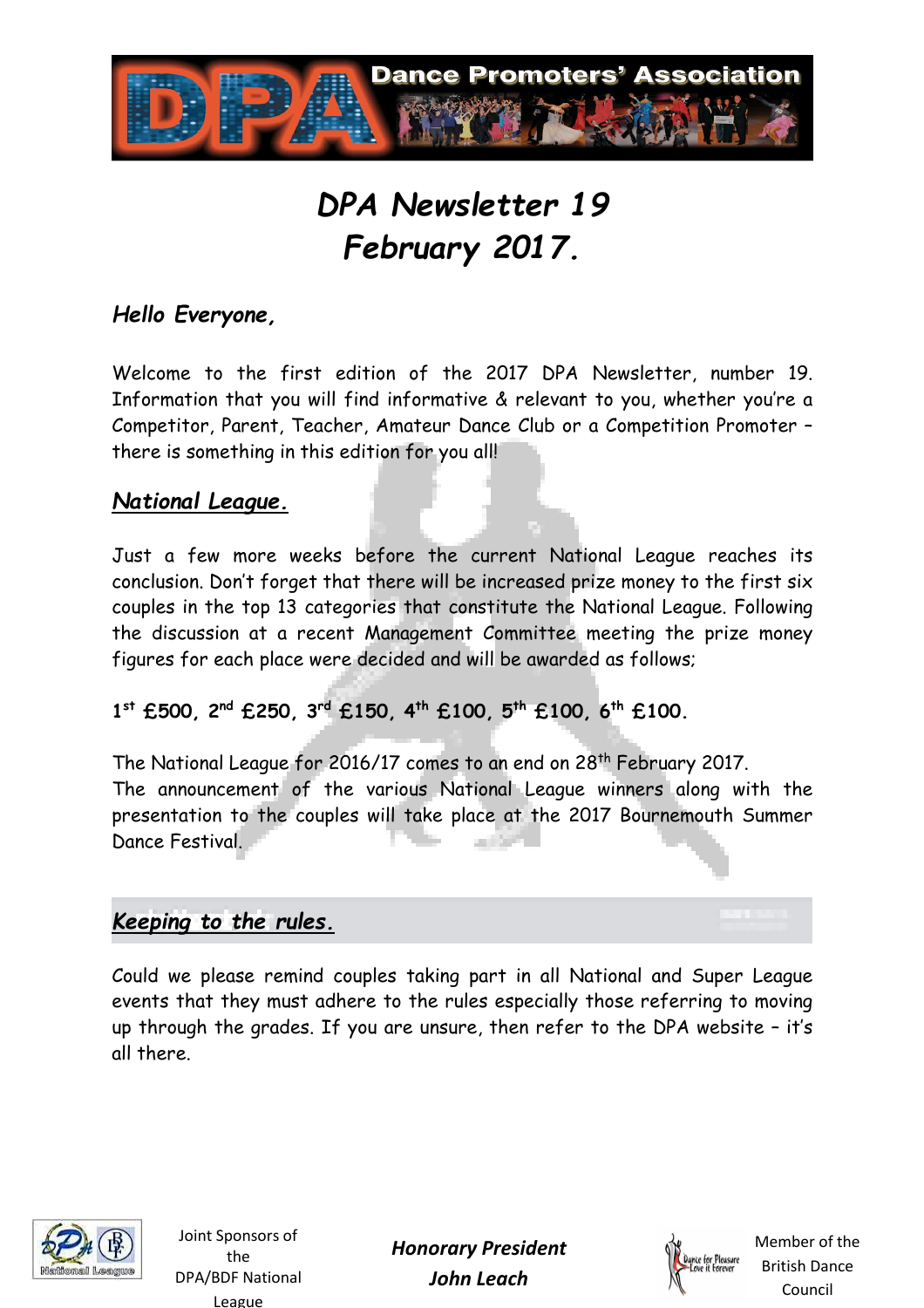

## *Point structure for National and Super League will be as follows;*

# *Major Events – (United Kingdom Closed, British Nationals, Star & European)*

| <b>PLACE</b>          | <b>POINTS</b> |
|-----------------------|---------------|
| 1ST                   | 26            |
| 2ND                   | 24            |
| 3RD                   | 22            |
| 4TH                   | 20            |
| 5TH                   | 18            |
| 6TH                   | 16            |
| Semi Final            | 12            |
| $rac{1}{4}$ Final     | 10            |
| Previous Round        | 8             |
| <b>Previous Round</b> | 6             |

# *Super League Events ;*

| <b>PLACE</b>        | <b>POINTS</b> |         |
|---------------------|---------------|---------|
| 1ST                 | 18            |         |
| 2ND                 | 17            |         |
| 3RD                 | 16            |         |
| 4TH                 | 15            |         |
| 5TH                 | 14            |         |
| 6TH                 | 13            | an di S |
| Semi Final          | 11            |         |
| $\frac{1}{4}$ Final | 10            |         |
| Previous Round      | 8             |         |
| Previous Round      | 6             |         |

# *National League Events ;*

The point structure has not changed for these events.



Joint Sponsors of the DPA/BDF National League

*Honorary President John Leach* 

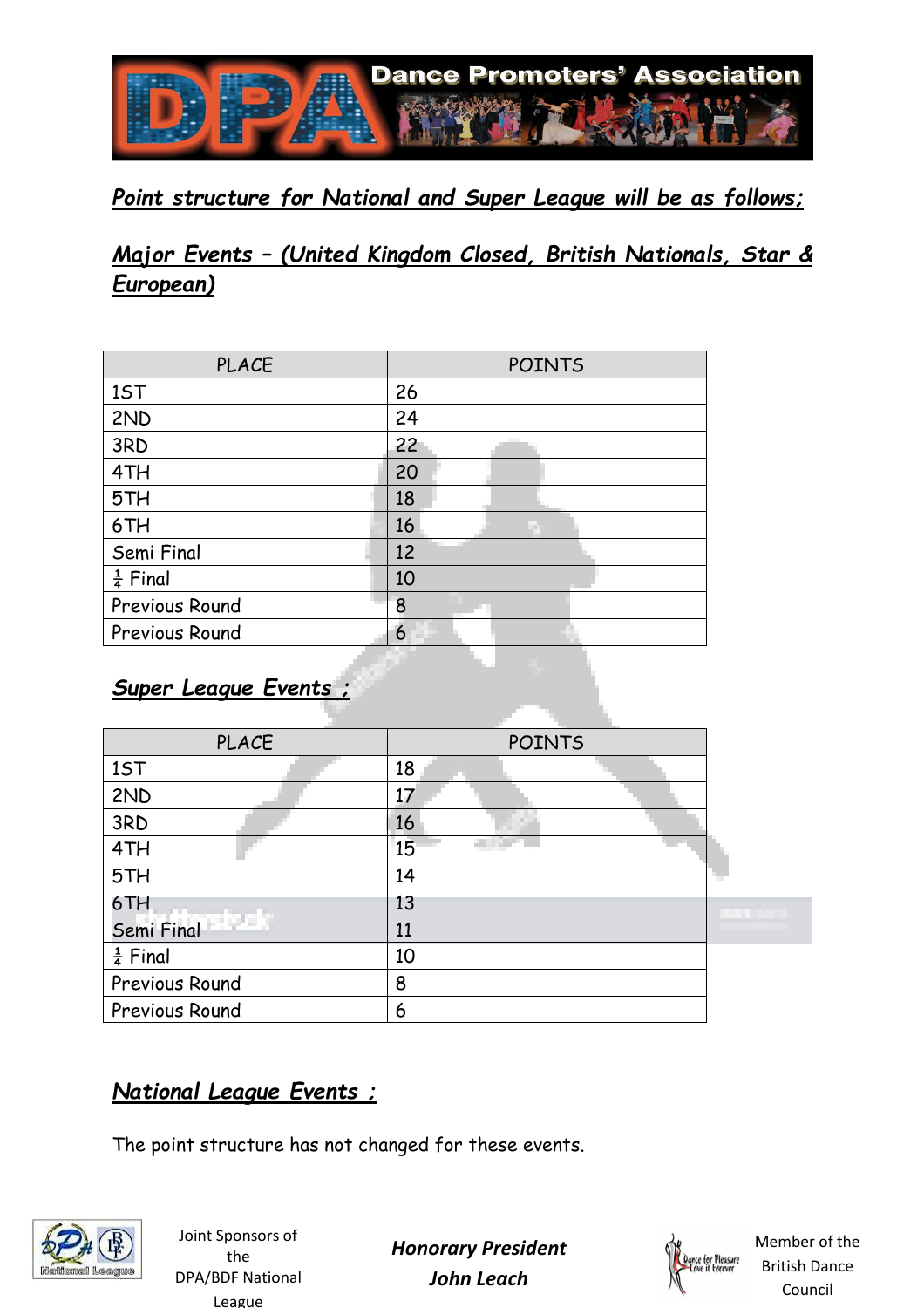

# *Advertising of all League Points*

All promoters must inform the DPA of their intention to run any league point events and advertise the necessary competition in all required media outlets.

#### *League Events – some explanations*

Please note that National League points will only be awarded to the following age groups and levels – U/35 and O/35 Beginner/Novice/Intermediate/Pre Champ. No other age categories at these levels will carry points - Promoters, please be aware for your forthcoming competition programmes & would all competitors please take notice. Any DPA member wishing to add a Super League event to their programme then please download the application form from the website, duly complete, sign and forward to Committee Member David Douglass with the appropriate fee.

## *WDC/Amateur League European Championships – Easter Saturday and Easter Sunday 15th & 16th April 2017.*

Once again will be held in the fabulous Empress Ballroom, Winter Gardens Blackpool. The DPA are extremely proud to present in association with the Blackpool Entertainment Company Limited the 2017 presentation of the WDC Amateur League Open European Championships. In addition to the array of Ballroom and Latin – American European Championships, the 2017 programme will also feature The DPA Open to the World Professional Ballroom & Latin – American Grand Prix events, The DPA Open to the World Professional over 40's Ballroom Grand Prix & The WDC/AL European Adult Formation Team Championship. Entries for ALL events is now being taken at www.dpaonline.co.uk. The CLOSING DATE for ALL entries is FRIDAY 10<sup>th</sup> MARCH 2017. No late entries will be accepted and no entries will be taken on the day. So don't delay, enter today !

For your tickets & seating please apply to TICKETMASTER. As in previous years a limited number of Front Row seating will once again be available for both days. These premium seats are priced at £43pp and are obtainable from DPA treasurer, Jackie Conway. Due to the recent high demand for these front row seats, it is advised to submit your ticket application for these seats to Jackie



Joint Sponsors of the DPA/BDF National League

*Honorary President John Leach* 

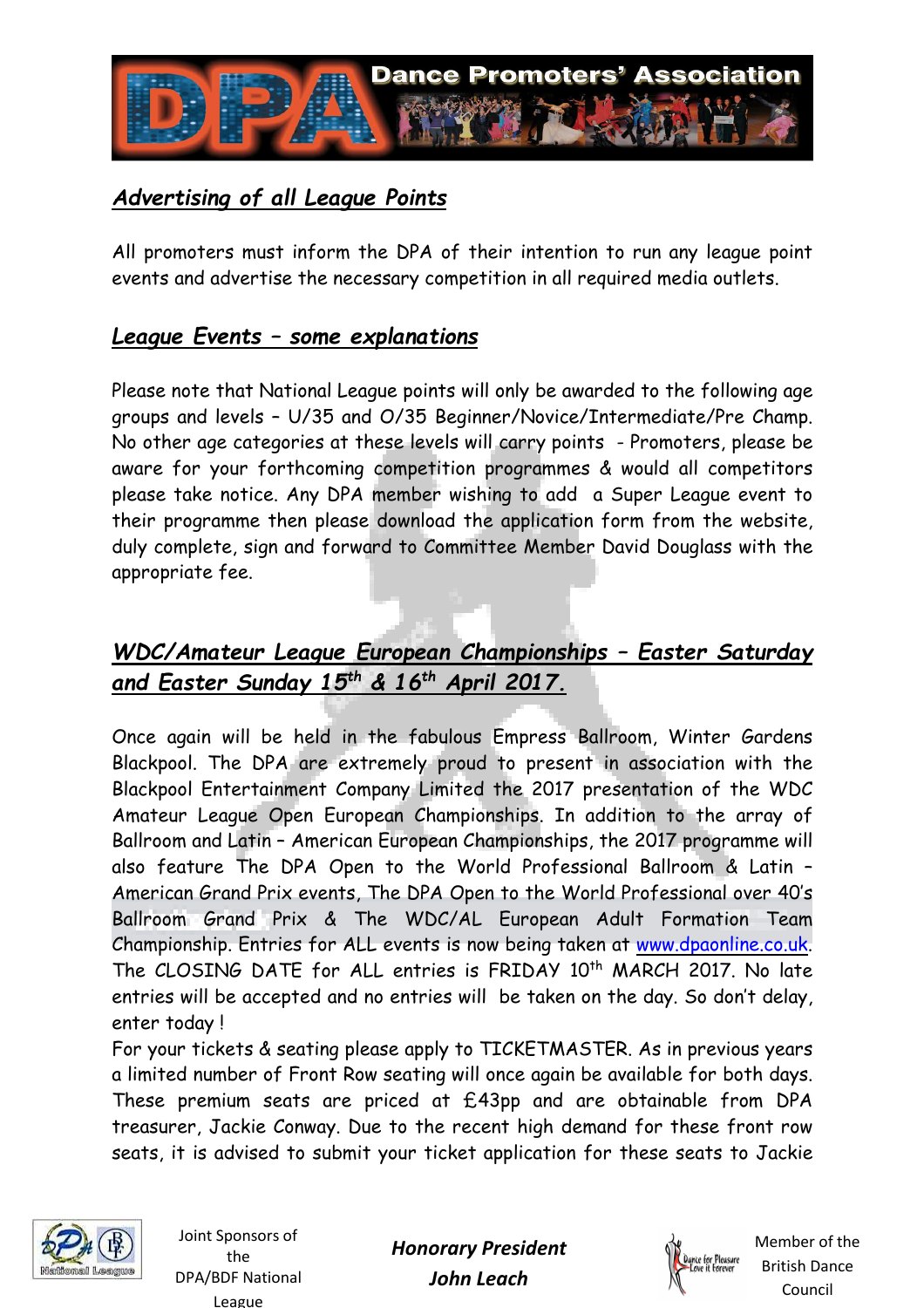

Conway as soon as possible to avoid any potential disappointment. Black tie/Dinner Suit is preferred for all front row seating spectators on both evenings.

Any couples who will be participating in the WDC European Professional Championship (Latin American division) & are also entering the DPA Open to the World Professional Grand Prix events, may we let you know that your 1<sup>st</sup> round in Blackpool will not take place before 4pm, in order to allow you plenty of time to arrive from the airport.

Advertisers please note that it will not be long before advertising space closes for the European programme ( 3rd March 2017) .If you want to advertise your studio, event, dance wear/accessories, or just wish the competitors the best of luck, then get in touch with the DPA treasurer – Jackie Conway - for rates and space availability. Jackie may be contacted by email on; dpatreasurer@gmail.com Could you please forward your advertisement & any artwork directly to Norman Large. The email address is as follows; norman.large@btinternet.com The payment for all advertising must be sent to DPA Treasurer Jackie Conway at 2 Ralston Close, Bloxwich, W.Midlands.

## *Bournemouth Summer Festival 2017.*

Entries for this wonderful 4 day festival are now being taken online. The festival runs from Thursday 27th July until Sunday 30th July. This year's presentation promises to be another unmissable dance festival! NEW COMPETITIONS FOR 2017; The Bournemouth Masters All Ladies Ballroom & Latin American 4 dance events plus The Bournemouth Masters Senior 4 (both over 65's) ballroom 4 dance event. These new competitions will take place on Thursday 27th July. The Annual Festival Dinner Dance takes place on Saturday evening, 29TH July 2017. A fabulous meal, the World renowned Ross Mitchell Band & Singers plus the semi finals & grand finals of some of the festivals "Blue Riband" events. All in all quite an amazing evening. Tickets for this evening are £56 per person and are available directly from the DPA Chairman, Nigel Horrocks.

Plans for 2018 are also currently in hand. It is envisaged that the 2018 festival will also feature events for Pro –am, Solos and teacher/student. Watch this space for further development and information.



Joint Sponsors of the DPA/BDF National League

*Honorary President John Leach*